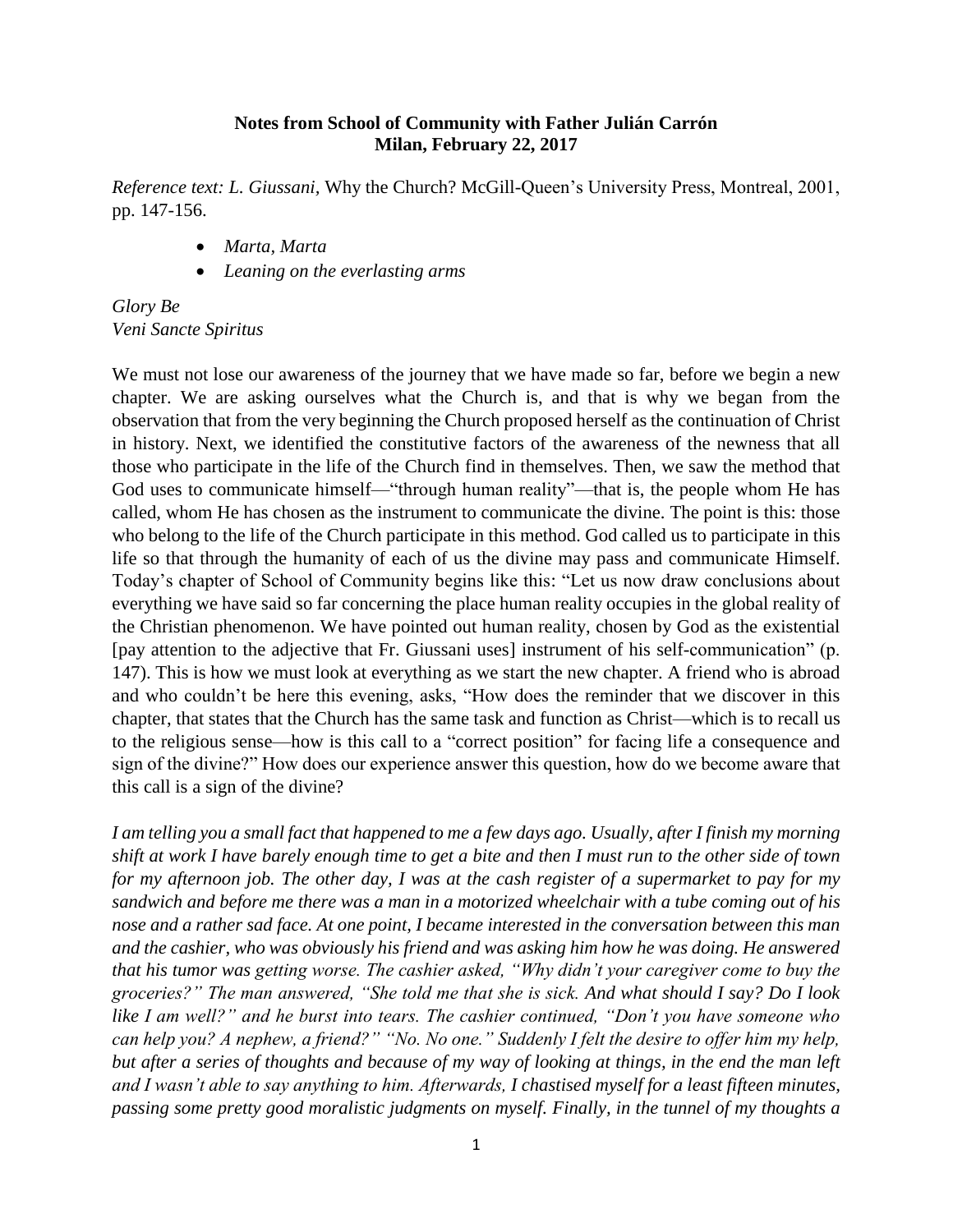*new, different perspective started to emerge within me, a way of looking at myself that isn't mine, but rather is the fruit of the journey and the companionship that you and my friends continue to offer me. In fact, I began to wonder, "Why did I, an introvert to boot, find in me this crumb of certainty in front of a stranger, so much so that I wanted to accompany him? And even if I had accompanied him, what can I give to a man who is living the drama of his illness?" I would have helped him with his grocery shopping, prepared his lunch, and perhaps given him the name of a good doctor, but would that have been enough? To read the School of Community freed me, especially when Fr. Giussani speaks of the role of the Church, of the goodness of destiny, and of the definitive word on man's life. I cannot give the definition of these words, only some faces come to mind, some precise and clear facts, from my personal history including the gladness of a dear friend's face as she was facing her mother's illness and death. I saw that all the evil that I have committed, all the pain and the sorrow, the illness and even death are saved, they aren't the last word. This is how I understand this "definitive word" of which Fr. Giussani speaks. I don't know how it is possible, I don't know why, but I can say to this man and to the whole world, "Do not cry, my friend, there is a great embrace for my life and for yours, no matter the situation you are living." I realize that without this awareness it would have been inadequate to go to that man and help him with all his needs. When instead I return to depending on my father, everything falls back into place, and my gestures, even if clumsy and limited, are filled with meaning. Nothing was lost in the encounter with that man, because now I can entrust him to my prayers, ask that someone else may keep him company, even if I wasn't able to do it myself. Everything is embraced and saved, and perhaps tomorrow I will be given the opportunity to meet him again. I will read a passage of the School of Community, "Having so many different problems that change within our very hands is part of everyone's experience, […] even as we struggle to resolve them […] This is because we are not oriented towards our own origin. If we were, we would view those same problems in a way that would highlight their workable side, or in a manner that would allow us to accept them, or else, in a way that, looking at ourselves, we would find the strength to ask for help. And because this method of looking, in fact, would be focussed on Something larger than the individual problem, it would confer on everything the prospect of a constructive path to pursue" (p. 154).*

So, in short, how did you discover that participating in the life of the Church is sign of the divine? *Because first and foremost it changes me.*

It changes you. And where did you see this change?

*In how I looked at the situation with that man, because of that certainty I described that I found in myself.*

I could have let myself be defeated. It isn't that one must do the right things, one can even not do them—as you just told us—but a second after the thoughts emerged and he started to close up, in that precise moment he found within himself a reality—the fruit of the work done, the fruit of the place in which he is immersed—that made him re-open his eyes and lift his face again. It is liberation. Then he throws himself again into what is happening, living life as a protagonist. How did you identify it? You said, "I cannot give the definition of these words [like "the goodness of destiny," "definitive word"], only faces come to mind, some precise and clear facts." You didn't grasp this perception of self as an irreducible "I," as a *person*, and this goodness of destiny as *Kingdom of God*, through a definition, but rather through some faces, some facts that restarted the game, that opened your eyes. In short, it is precisely when, sometimes, we can't even do the right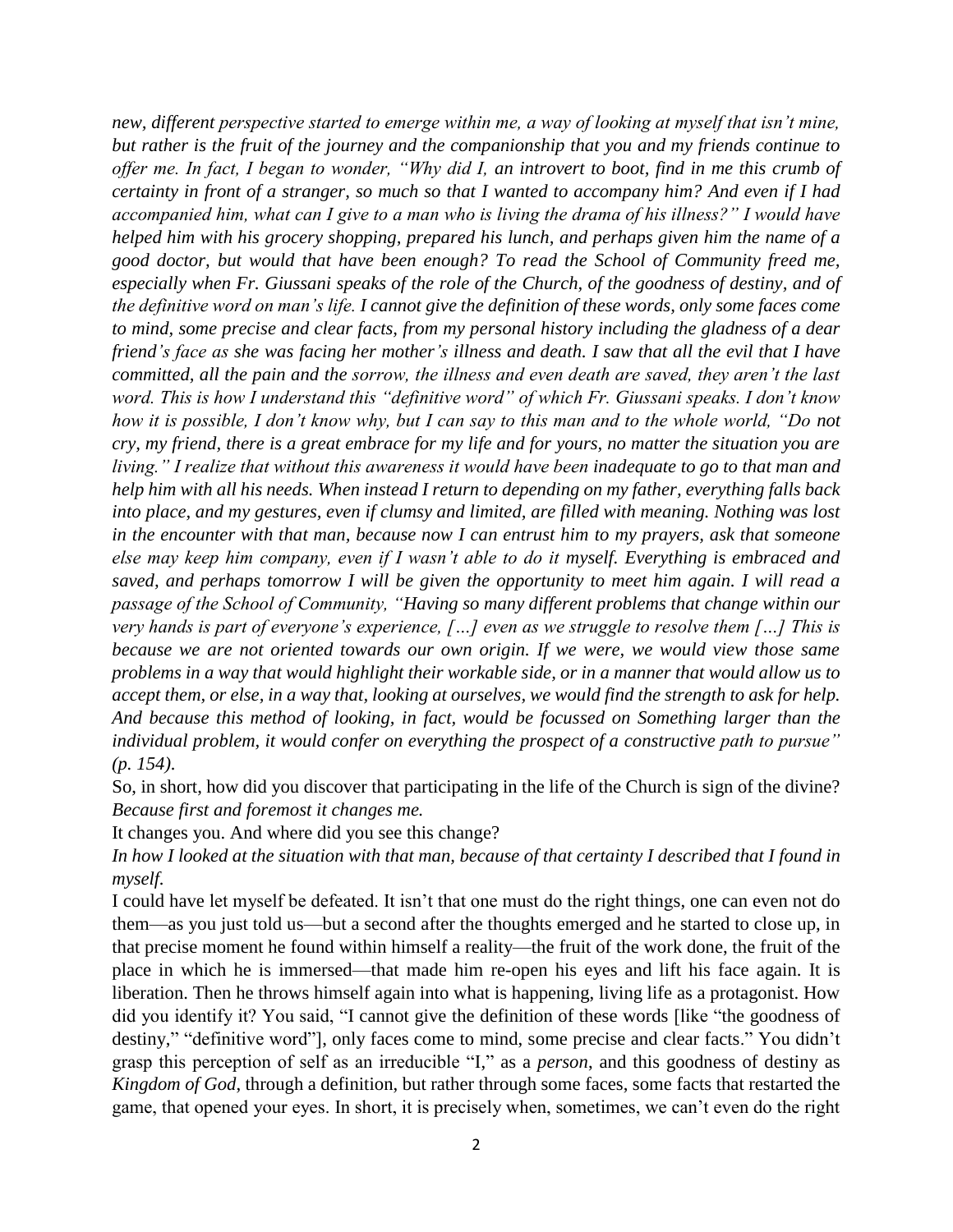things that we see that it is Another who is at work. This is how we discover that the "I" is irreducible.

*I am finishing my last year of college. Last Wednesday I had the oral part of a big exam, one of the last hurdles, in which I had invested the last two or three months. I didn't pass it, they failed me. Yet, in front of this fact I was struck mainly by three things, I was surprised by three things in myself. First and foremost, before the exam I had gone to pray in my church with a friend, and I had said to myself, "Come on, if I pass this exam I will come to Mass every day for a week."* An exchange of favors!

*Three minutes later I found out I didn't pass the exam. You can imagine my reaction, I was tempted to sort of say, the hell with it. This reaction didn't last long, though, because right after, feeling wiped out, defeated, I thought, "All the more reason to go to Mass every day for a week, otherwise where would I go?" as if my true desire had emerged more powerfully, as if the original relationship on which I depend had emerged more clearly. The second thing is that afterwards, during lunch, a friend of mine who had seen me studying and working hard for all those months, was almost more upset than me. He told me, "What an injustice! One works so hard and then he doesn't get the result he hoped for." I was struck by the fact—because I felt it in me as something new—that I could have continued to complain, but instead I discovered in myself a new position: "Let's see what there is for me here, starting now, from this afternoon and from this evening." I was surprised that for once, compared to many other times, I didn't let the day "end" when I wanted to because things had not gone according to my plans. The third and last thing that struck me, and that perhaps is the most "absurd," is that when I went to bed that evening I was strangely happy. I was happy in the sense that I found myself grateful for some small gestures and situations that I couldn't ignore and that made it clear that there is Someone—who has a specific name, Jesus—who was coming anyway, independently of me, to call me back during my day, despite my mistakes and my failures (if I think of the result of my exam, I didn't deserve to fail): a friend prepared dinner for me after she heard I had failed the exam; another friend stayed with me till late to help me write an email, etc. I connect these facts to this Someone who calls me back. I can't help but recognize that this new gaze on reality results from the ongoing work that you invite us to do in the School of Community, comparing what we read with what we live. I really desire that this method becomes mine, because today it has to do with an exam but in not so long it will have to do with work, family, who knows.*

This is interesting. It isn't enough to have the correct definition, but also all the facts that happen (also those that "close us up," like for example failing an exam or living something that doesn't go as it should) must constantly challenge our perception of our "I" and of the task, of destiny, that is the Kingdom of God. Then, it is inside, not outside, not next to, but rather within the web of life that constantly blocks us that we can discover the difference. Why? Because we live inside history. What does the School of Community say? That "salvation is generated by the truth of man's position in regard to himself and his ultimate destiny. The definitive word on the structure of each individual person—of our "I"—and on the history of man cannot come from any impassioned introspection, any scientific analysis, or any of the ideologies […] The final word […] was made to emerge in history by God [as you can see, through specific faces, through a history that came down to us]: The Word communicated himself to man by becoming flesh" (pp. 147-148). We can answer the question "what is it?" through a history. What is this history that doesn't always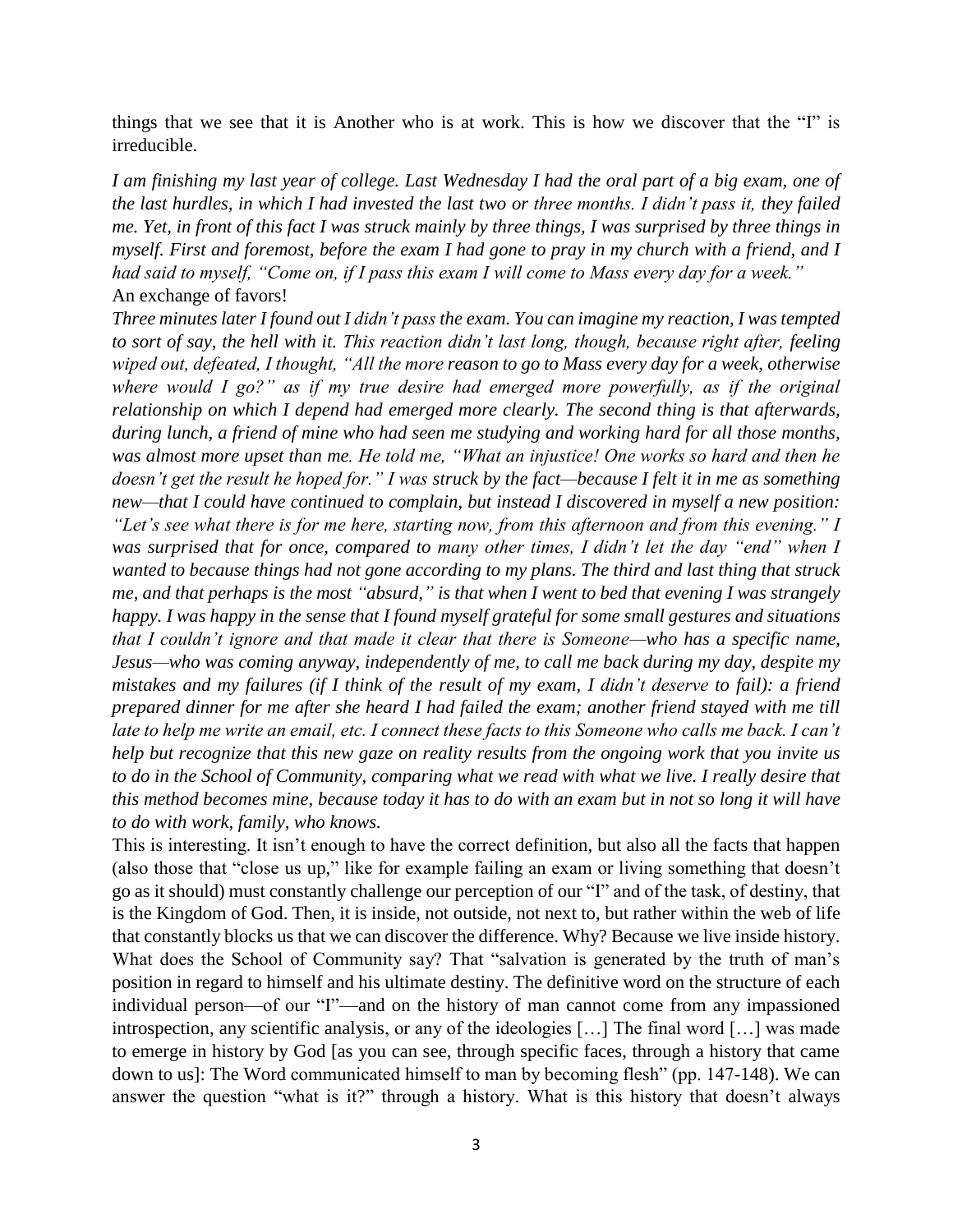succumb to the reduction of myself because I failed an exam, because something doesn't go according to my wishes, because I am incapable of offering to help a man who is having some difficulties? Where does this originate? What is this human reality that makes everything begin again? We have to start from that to understand the meaning of the word "person" and of the expression "Kingdom of God." This is what allowed our friend to recognize his need, even through a failed exam. Thus, we see that we can recognize Him because of the need we have, because Christ didn't come for those who are healthy, but for the sick, not only for those for whom things go well, but for everyone, no matter what happens in one's life. That is why, paradoxically, what would seem to be against us becomes an opportunity to become aware of what happened. So, what does this education to religiosity consist of? In a "continuous reminder" (p. 149) that is addressed to us based on the fact that we belong to a place, a place that is the Church, that is a thoughtful mother.

## *We have School of Community on Wednesday, and this past Wednesday I really didn't feel like going to it.*

Sometimes it happens.

*I was all involved in my own things and also a bit angry, but I went anyway, because I understand that that place is crucial for me, it is really important, it represents a fundamental judgment for my life. I was there, distracted, and I was already thinking that all those things about the Church were distant from me in that moment. At one point, a friend of mine said something simple, imperceptible, not the most important thing that was emerging, and yet it truly related to what I was living in that moment. This friend said that he had answered "yes" to a coworker and perhaps he had looked stupid, but to him it was very clear why he did it. This had a lot to do with me, because I was angry precisely for a "yes" that I had given to a teacher colleague of mine that I shouldn't have. For the umpteenth time, she had asked to use some of my teaching hours and I had answered "yes" for the sake of peace. Later, I learned that she had asked me for those two hours so that a Jehovah's Witness could tell the story of their Shoah. I thought, "During my hours?!" I wanted to speak about the Shoah to my class, but in the way I wanted to. My friend's words reawakened me. I had answered "yes," but I was sad. Instead, I wanted to stay before my "yes" as he had faced his. I went home and I wanted to understand better. I studied the entire Shoah from the point of view of the Jehovah's Witnesses and I asked my colleague ifI could say something during the first fifteen minutes of her class. Everything was different, I was the protagonist of that moment. I met the Jehovah's Witness, we hugged and thanked each other for all we had communicated to each other, and I felt free. So, like the School of Community says, "it is my dependence on God which makes me be myself; it is my dependence on Another that frees me" (p. 149). I felt free also within that "yes" that I had spoken to my colleague. I understood that the Church is a flesh made of faces, that it passes through a friend who witnesses to me a different way of looking at things. I am the Church. I understood that we are the Church for each other. Once back home I told these things to my husband who that day was a bit upset with a class that he was unable to tame. The next day he went to school with a beautiful piece of music that he wanted his students to listen to, so they could start over in a different way. It is a chain of good, a salvation generated by a correct attitude that then generates the hundredfold, because I immediately felt much better.*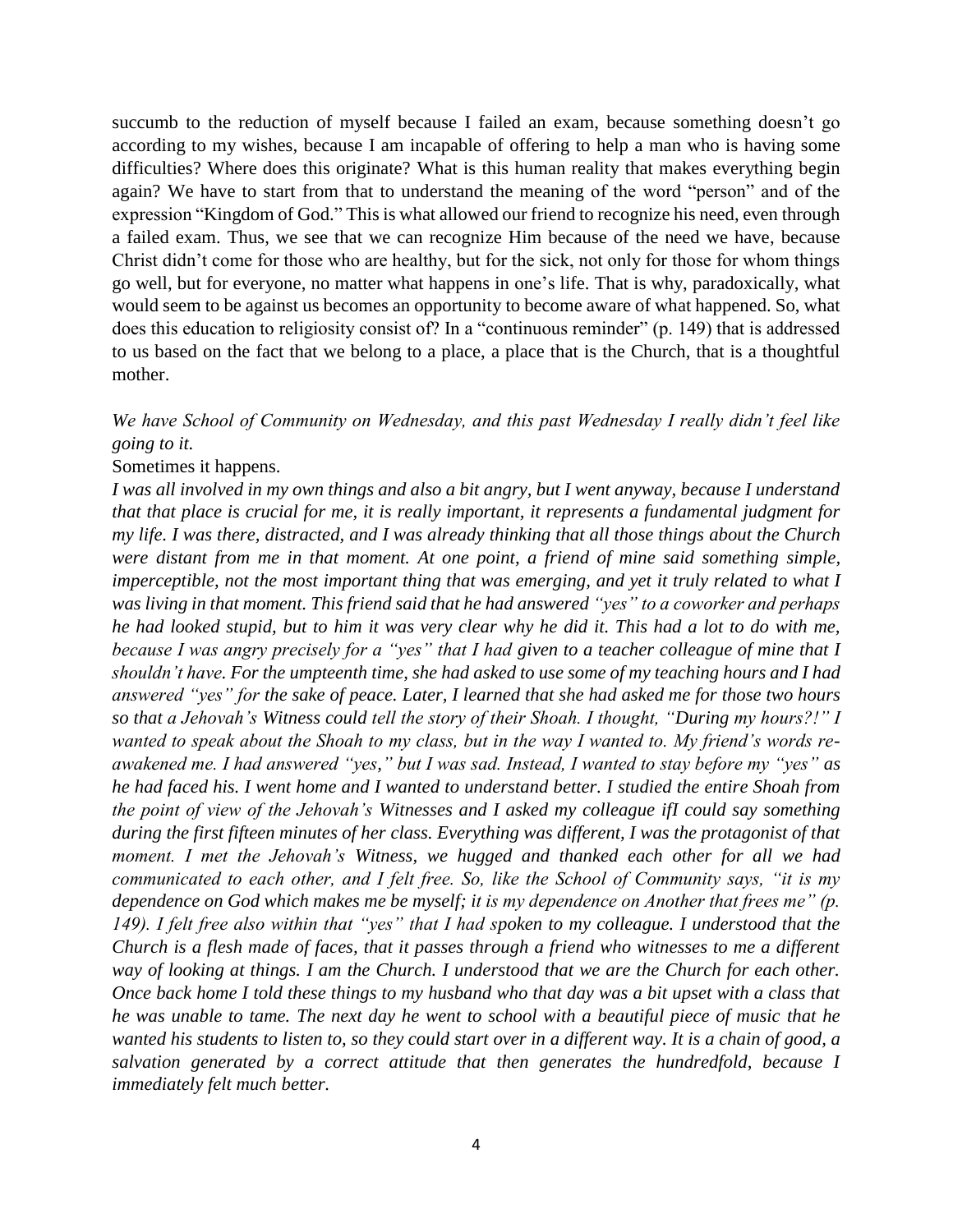A circumstance that could be perceived as totally against you made you become interested in the topic chosen by your colleague, to the point of personally contributing to her lesson, witnessing to a gaze that initially you weren't able to take hold of. Why? Because a friend witnessed to you about a different way of looking. How many times, finding ourselves in front of facts like these, have we recognized the divine that passes through human reality, in situations where we would often close up into our own measure of things? In this way everything opens up, one recognizes what is positive and leaves the rest to God's mercy. This way of looking at things that Fr. Giussani witnessed to us, which passes from person to person, which through him reached us, we find it in us because the Church in her thoughtful care educates us to it. This doesn't mean that then there is nothing else to do. On the contrary, it is precisely this new point of view that sets us in motion even more. Probably it would have been easier to teach her class like our friend had planned, rather than studying all those new things. Instead, that circumstance re-awakened all of her "I" to be able to enter into a relationship with the person who had been invited to the class and with the students with a new outlook, with this outlook that is born of Another. An outlook that is striking, because it frees us, it frees us to the point of being detached. I will read an email that I received which shows how far this attitude can go: "I was very struck by the passage in *Why the Church?* that says, 'The right attitude could also mean being detached from our own point of view or from that fragment of life we might want to hold on to as if it were everything. Yet, if this detachment transpires, it generates a new and true wealth, a new and true possession of things and affections.' I am 35 years old, I am a nurse, and for the past five years I have lived alone. Despite the standard expectations for a woman of my age, I am not married and I don't have children. As a matter of fact, I am not even engaged. What strikes me of my experience is that I don't perceive this as a problem to be solved, or as something that needs to be changed to allow me to be happy. Without this journey that helps me to discover more and more who I am and to enjoy everything that is present in my life, I am not interested in finding a husband. The journey I am making with you helps me to start from what exists, not from what is missing [one is freed from one's own measure in looking at oneself]. I am glad for the fact that someone has always been accompanying me for more than 20 years. The rest is a project that is out of my hands [one can abandon oneself to the plan of Another]. In looking at the experience of girlfriends of the same age who are living the same situation I realize that not succumbing to anguish and anxiety over a life project that might not even happen, doesn't always happen and is not to be taken for granted. It is actually the opposite. Thus, it is even clearer to me that this is a gladness I don't give myself, for which I am deeply grateful. I don't know what God has in mind, but I entrust myself to Him with serenity." What an experience of faith this person must live to be free to this extent, to reach this detachment! This cannot be just our attempt, an effort on our part, something that one can attain on one's own. Obviously it isn't like that. In fact, this is the evidence of how the divine passes through—it passes through, it really passes through—a human reality. Therefore, one perceives how important faith is for facing the circumstances of life that one has not chosen, as in this case. Here we can see the difference between the way of facing a circumstance as was just described, by a person who had the grace to participate in a place like the Church, and the way her peers face the same situation. We all see the difference and we all recognize the usefulness of faith for facing life.

*The work on the School of Community and your interview with the Spanish magazine helped me to know myself and the reality in which I live better. In particular, I noticed that the present*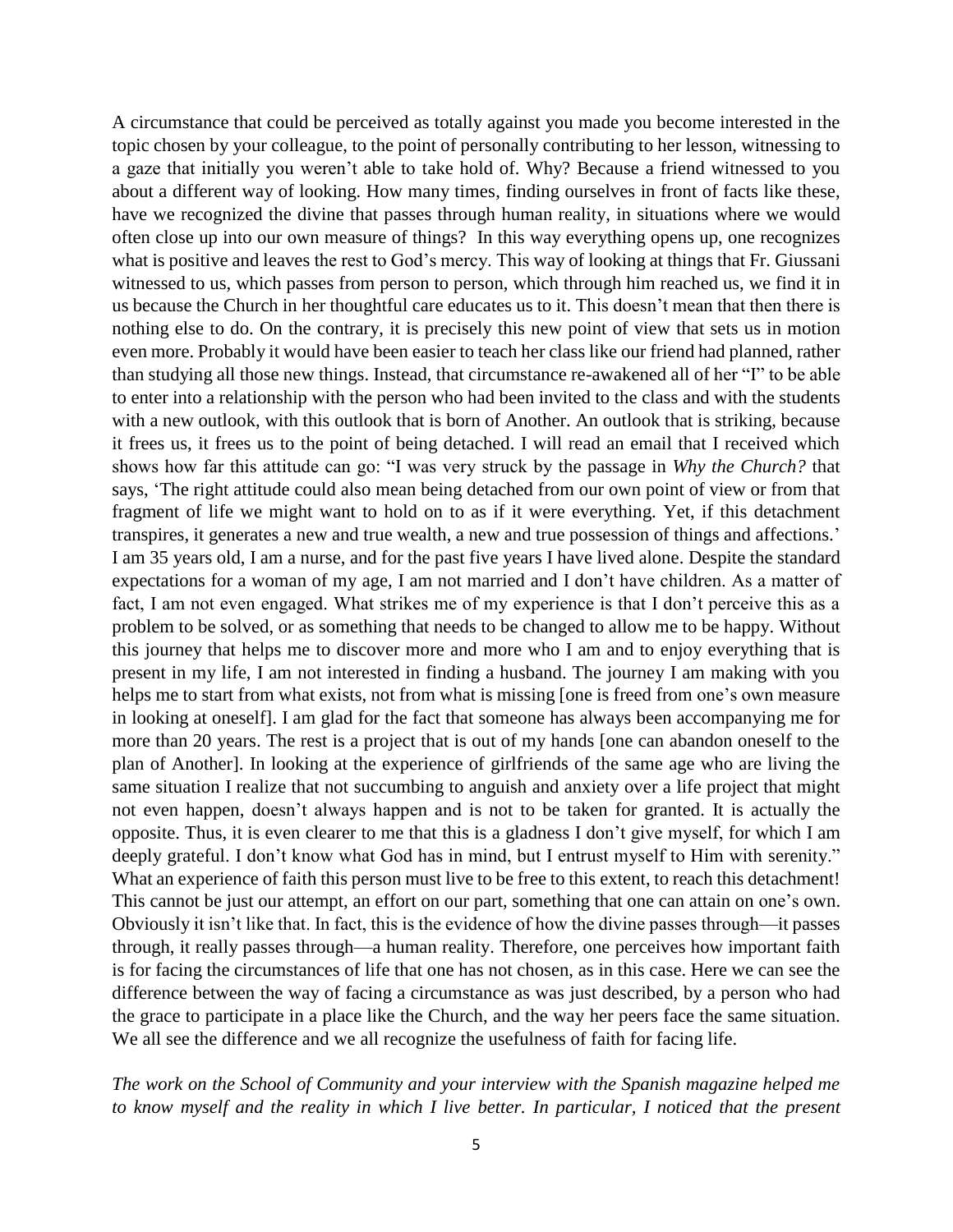*environment and historico-cultural moment, so imbued with that collapse of well-established values characterizing the present change of epoch, the reality of which you constantly remind us, are for me the milieu in which I experience that my faith and vocation are the only useful things I possess, because they shed light on everything, even the aspects of life that I would discard. This generates in me a great gratitude, even in moments in which it should seem inconceivable. In the interview you say, "The only one not afraid of the immensity of human desire is the Christian. […] Christ […] sees and embraces the human heart in all its profundity: Look, your heart is so big that only the Mystery made flesh can answer it. (*"Others do not create problems for us; others make us aware of the problems we have,*" interview by Ángel L. Fernández Recuero,* Tracce*, no. 2/2017, p. 14). Also the chapter on which we are working says that the Church exists to educate us to this position. I have found many examples in the past month, especially related to work, and I would like to tell you about one in particular. During a night shift a young man in cardio-circulatory arrest was brought in. Unfortunately, we weren't able to save him and like it often happens in these cases, the fateful moment came when one has to call the family and tell them that their loved one has passed away. There was his wife, very young and a foreigner, accompanied by a neighbor. As soon as she learned the truth, she instinctively started to shout, referring to her dead husband, "You promised me that you wouldn't leave me!!!" I immediately thought, "Who can promise that? No man can, but Christ can." I have encountered and encounter Him every day and I experience his being with me in the many occasions that the day gives me, from the most overt, like the life of our "House," Mass, School of Community, and friends, to those in which He reveals himself in the hidden folds of the day and at work. Only within a relationship with Him are other relationships forever. I understood instinctively that I really wanted to stay with that young woman, embrace her, asking that through my poor face exhausted by ten hours spent on my feet she could hear again that "Don't cry!" that is often said to me. I thought, "What will happen to her, Lord?" In fact, the more I stayed there the more I realized that my answer couldn't be to try to solve her problems. So, I told her, "Look, he is in Heaven now. He is at peace. He is with you forever," and then I asked her if she was up to viewing the body. She answered "yes" as long as I would be with her. So, we stayed next to the lifeless body of her husband in silence. In the end, she smiled, her face serene and relaxed, no longer disfigured by sorrow, like one who is beginning to glimpse peace, even as just a possibility. In the morning, when I was changing before leaving, I ran into a coworker. She apologized because she hadn't said Hi to me: "In these cases I always try to leave by the back door to avoid meeting the relatives. Fortunately, there are people like you who remain with them, because I really can't do it. How do you do it?" Such a simple gesture as embracing a woman who just lost her husband today seems impossible. When I began med school (by now seventeen years ago), I would have never thought of this, but when it happened it generated an incredible gratitude for a gaze on reality that is not mine, that I am surprised to find within me, that belongs to Another, and that I desire to bring to every man, patient, relative, coworker, and friend I meet. Thank you, because without the work that you make me do I wouldn't even imagine this possibility.*

So, in these things that you recounted, where did you find the two definitive words that Christ and the Church bring to man, that is, the *person* and the *Kingdom of God*? Think of the way in which you treated that woman. Why were you able to treat her like that?

*First and foremost because I am treated like that. This is the first thing I thought of.*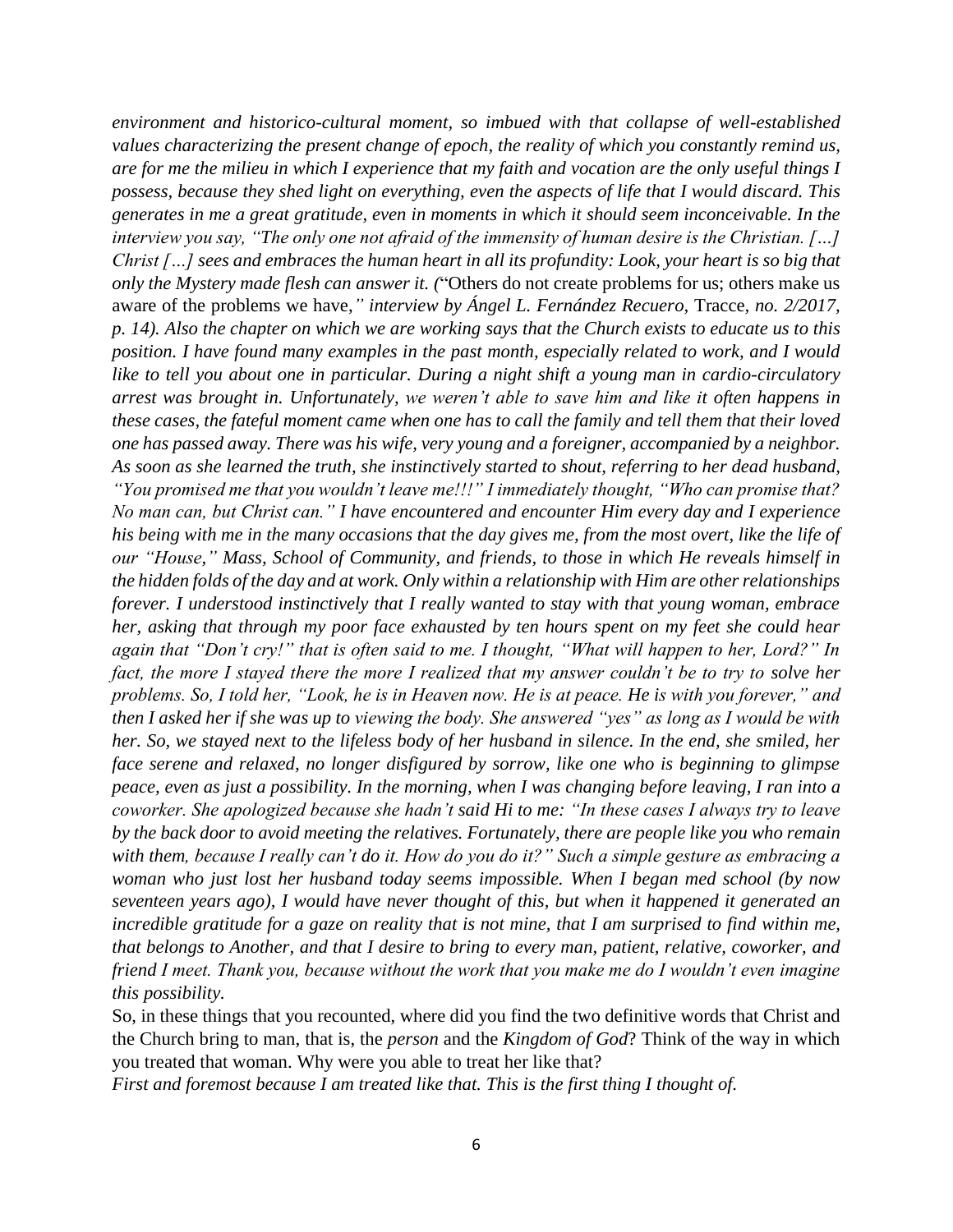Do you see? The first thing is not to think abstractly of what the person and the Kingdom of God are, but rather of how the words *person* and *Kingdom of God* entered the depths of our "I." They entered through a human reality, period! Without this you wouldn't have reacted like that, first point. Second point—this becomes the occasion for witnessing, through which Christianity reaches others who bump into us: "Fortunately there are people like you who remain with them, because I really can't do it." She is not saying it as a reproach to herself, she says it with amazement! She doesn't treat us as clowns, as if the Christian were a person who is clowning around. No! In fact, amazed, she asked you, "How do you do it?" The person is re-awakened through us, a curiosity is re-awakened. What your coworker will do about this curiosity is her own decision and between her and the Mystery. On our part, we constantly experience that a human reality is the way in which the Mystery makes us pass through this perception of the "I" as *irreducible* and this sense of a good destiny for each person, especially when he or she dies. Perhaps that widow will never come across other witnesses, perhaps she will not have a Christian funeral for her husband. Yet, she encountered in you a different outlook, which is the way Christianity reached her in the moment when she felt everything was collapsing. Nothing can prevent this gaze on reality from reaching everyone, through our poor wretched humanity, because of the grace that has happened to us. It is something irreducible that really fills us with gratitude.

*At the end of one meeting of my group of School of Community a little more than a month ago, I noticed a young woman I had never seen before busy putting away the chairs and tidying up the room after our meeting. It was the first time she had come. In the following weeks, I kept looking at her out of the corner of my eye and I was amazed at how she was always very faithful to the moment of School of Community. One morning we grabbed a quick coffee together, five minutes, just enough time for her to say to me, "You have no idea what a companionship you people of the School of Community are for me, what company you are for me!" She was going through a very painful time. She didn't know us, we had not spoken before that day, and yet she told me that. I think of how often the friendship among us is measured on the basis of how often we see each other, how often we can speak one-on-one, how we follow our own ideas of what preference for a person is. Instead, this woman was telling me that we who belong to School of Community are a great companionship for her! The first question imprinted onto my heart was, "What keeps her company and what really keeps me company?" Full of curiosity, I invited her to dinner with some people of School of Community, all people that this new friend didn't know, but that she identified through contributions they had given during the meeting: "That one from the train," "the teacher," "the one who forgot her bank card at the service station." During dinner, she opened up completely, telling us about herself, and she thanked us, saying that in coming to School of Community she had begun to realize that to have certain questions wasn't a mistake. She said, "I must thank you [people she was meeting for the first time!] because in you, faith is applied to life. I have never seen something like this before. For me faith has always been a religious matter, and then there was life. In you, the two things go hand in hand." She also told us that the first time she had come to School of Community she didn't understand much, but at the same time she went home captured by what she had heard—as if she had breathed some fresh air. Then, when the things she had heard began to happen in front of her eyes, she understood: "What is happening to me is a point of no return. Now I see reality, I see things that I didn't see before. I don't know how this can happen, but it does." As I was taking her home, she told me that in the weeks following her*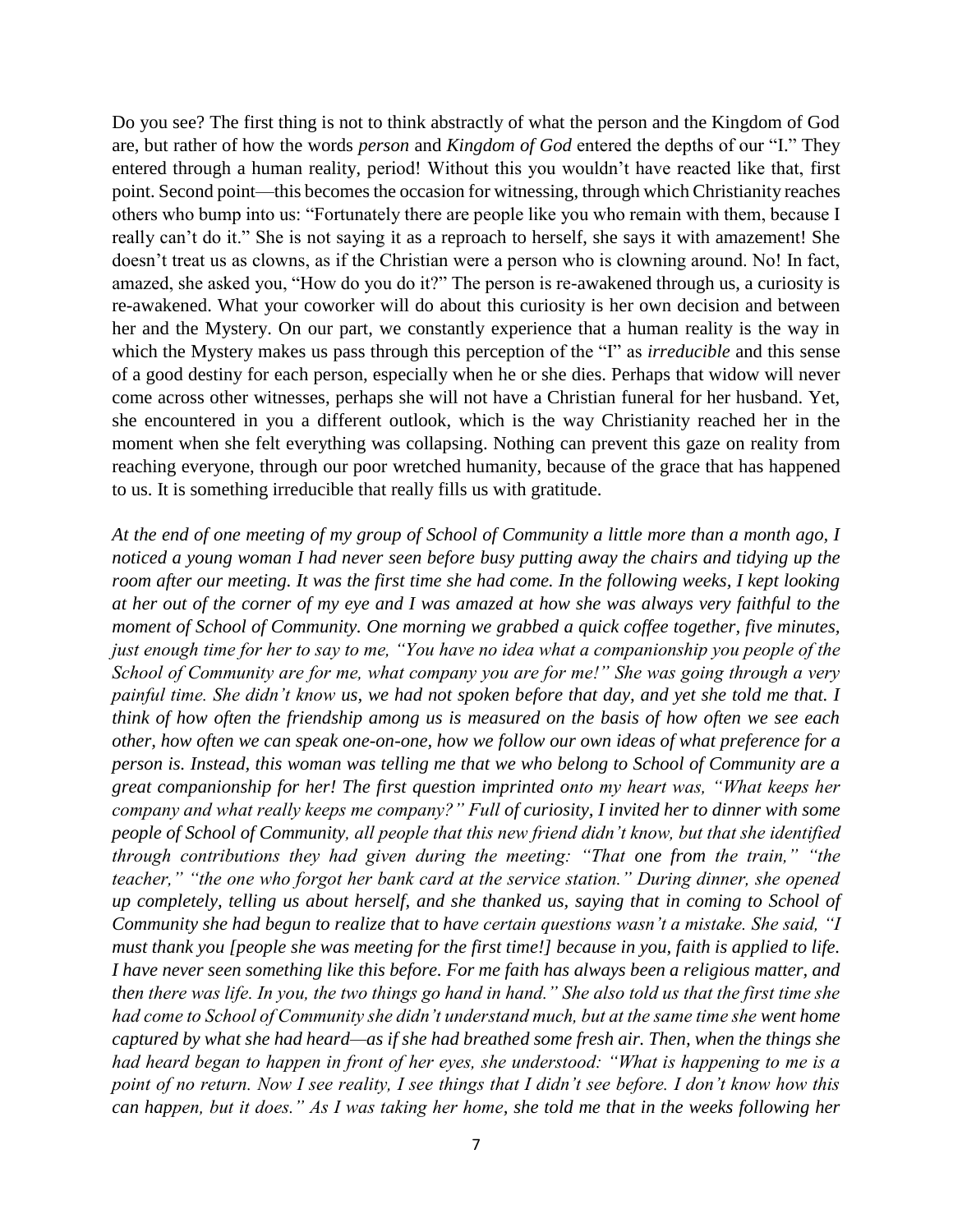*first School of Community she had asked repeatedly the friend who had invited her who I was. He told her a few things, like: "She is the lawyer I told you about," and in response to her insistence, he added some details each time. Yet, even with all this information that was given to her she kept insisting, "Yes, I understood, but who is she?" She left me speechless. In the car, she pressed on, "The gaze you speak of, those 'eyes of heaven' mentioned in the song you sang the first time I came, that's it, you have those eyes, you know?" On my way home I had to turn off the radio. The passage of your interview came to mind again: "Those who met Jesus were so surprised by what happened when they were with Him that they exclaimed: 'We have never seen anything like this.' They experienced such a fascination that they followed after Him" (*"Others do not create problems for us; others make us aware of the problems we have," *interview by Ángel L. Fernández Recuero,*  Tracce*, no. 2/2017, p. 6). Who doesn't wish to be so moved by memory and exclaim, "We have never seen anything like this?" This was happening in front of me. In front of this friend I was recognizing the difference that took hold of me and how happy I was for this. I realized that I was happy to be able to recognize that Jesus lives in me. This is what makes me happy. Running into her was giving back to me the encounter that happened and happens in my life, an encounter I desperately need to recognize. All of my "I" arises from the Mystery who comes toward me and allows me to become aware of who I am. When He enters into my life, He changes the perception I have of myself. How true that the definitive word on my "I" is the Word who communicated Himself to us becoming flesh! My whole day can be lived running after many things, but only an awareness of myself as total dependence, as relationship, makes my heart burn. The only possibility of true friendship among us is that we remind each other of what makes each of us irreducibly himself, the dependence on Him, the fact that I am made of Him. This makes me truly happy. This is what kept company to this friend, even before she knew each of us, the same thing that keeps company to me: she met a place where mercy became flesh and came to live among us, in me.*

This evening we must go home with the awareness of what you said. Repeat the words that your friend told you, because that is how we identify what keeps her company.

*"In you, faith is applied to life."*

"Faith applied to life." In fact, what was for her the faith she had lived before? "For me faith has always been a religious matter, and then there was life." What does this say with regard to the chapter we tackled last time? That the divine passes through a human reality. Not juxtaposed with the human, no, but rather through the human, within the way we live. The entire chapter we are working on has the purpose of making us understand what makes faith useful in the circumstances of life, what it means to belong to the Church after we have become aware of all the constituent factors, and of the fact that the divine passes through human reality. Why through a human reality? In all the examples that were given—and this friend says it explicitly—what did we see happening? That "faith is applied to life," that it affects life. In other words, following Christ means to be in the condition of facing life and reality in a different way. This is the chapter's theme: what does the Church have to do with earthly reality and with man's journey to his destiny? What does it have to do with this? What newness does it introduce? Certainly not that of living like everyone else, adding the discourse afterwards, no. In fact, the outlook of and the way of staying in reality of those who participate in the life of the Church document that something different has happened. This is very interesting, because it tells us about the form through which we become a presence. What does it mean to be present? What keeps company to people, and what gives me self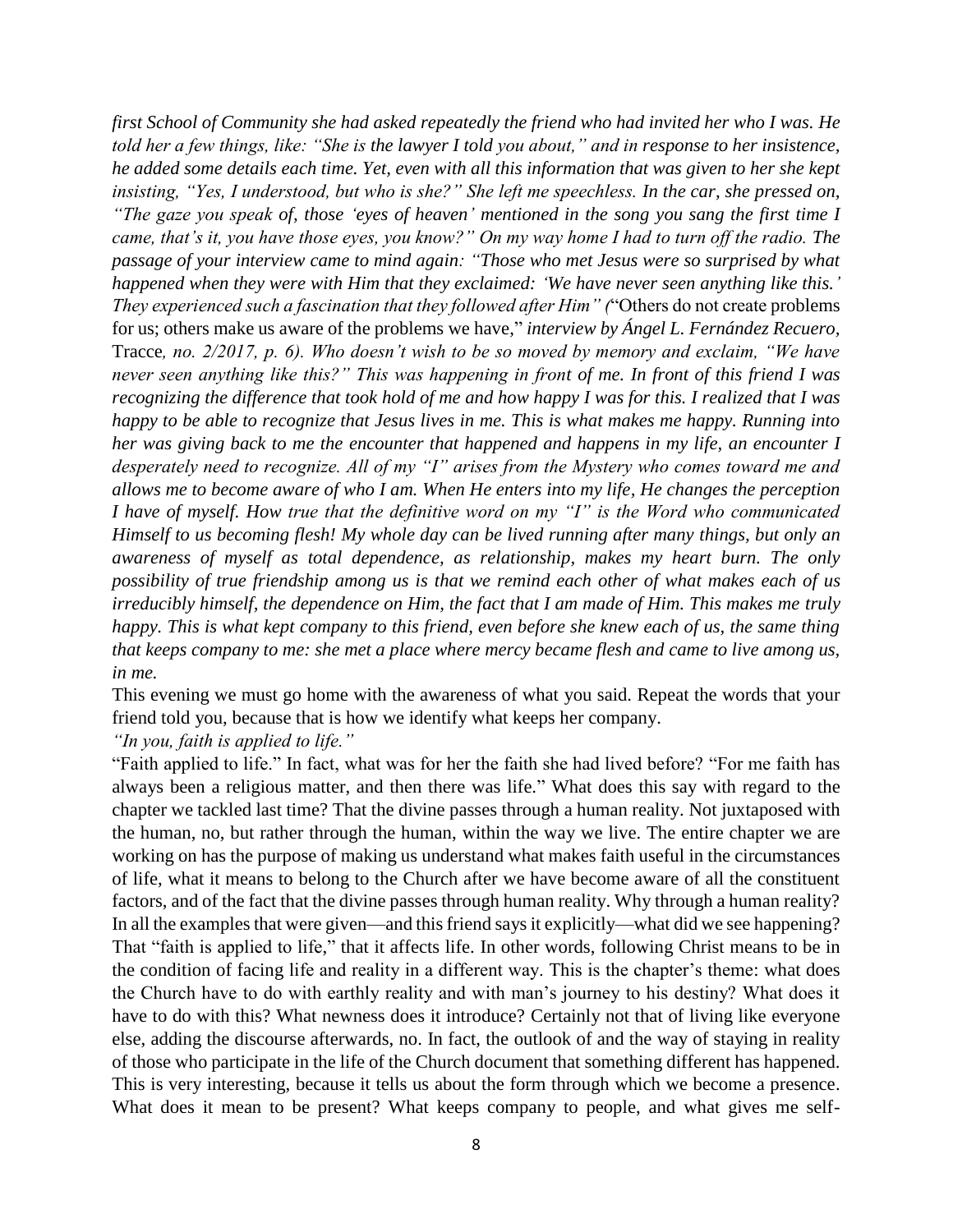awareness? Like that friend said about you, "Who is she?" Why does she insist on asking? Because all the definitions she has received are useless to her, are not useful to her life. "Who is she?" This realization generates a self-awareness, a gratitude (as we said before), a perception that makes us grateful because we discover that we are defined by this self-awareness. This means that we have seen how faith is useful in facing the circumstances of life. This is what interests us. If this doesn't pass through our daily life, if faith doesn't help us to live our circumstances, it will not interest others. A faith juxtaposed with life doesn't interest anyone, not even us. On the contrary, it begins to interest us and other people when faith is communicated through a human reality, when it passes through a human reality. This can be seen in the kind of provocation the companionship is for that friend of yours who doesn't need any sentimentality, but rather to be freed by a new way of living, a newness that she met at School of Community. If then she happens to have coffee with you, even better, but, in any case this friend of yours was already happy about what had happened to her before, which then extends to the details. Sometimes we think that our friendship doesn't have anything to do with the details. It is the opposite. In fact, the first sign that friend gave you of what was happening in her was that she was putting away the chairs in the room. It seems like nothing and instead it answers the question that sometimes we ask ourselves: what does faith have to do with the details? Jesus tells us, "The newness I have come to bring doesn't leave anything out." It is the opposite of "freedom for all," the opposite of saying: we can have it easy, because everything is the same. In fact, Jesus says, "I say to you, until heaven and earth pass away, not the smallest letter or the smallest part of a letter will pass from the law, until all things have taken place. Therefore, whoever breaks one of the least of these commandments and teaches others to do so will be called least in the kingdom of heaven. But whoever obeys [...] will be called greatest in the kingdom of heaven" (Mt. 5:18-19). Is being concerned with the chairs a form of moralism or is the widening of this newness to encompass even the chairs? If you fall in love and you go to the hairdresser, is this a moralistic addition, or rather the sign that the newness reaches even that, even the desire to have your hair arranged nicely? Why did Fr. Giussani collect every piece of paper he saw on the ground? He didn't do that out of moralism, but rather because that gesture wasn't detached from the origin. Actually, he did it out of an overabundance of that origin, as an attention to all the details. That is why the attitude "if what we met is amazing then we can do as we please" is wrong. The opposite is true! The more this newness happens, the more it has to do with everything. And the people who live it, as you can see, describe it simply, without making discourses. You recognize it and you are struck by it. We are struck by it. Why? Because you have to ask yourself, "What happened to this person that makes her interested even in the smallest detail?" It is a newness that reaches everything: how one tidies up the house, the room, or the office, is interested in everything due to the totalizing claim of a fact whose newness doesn't exclude anything of what it touches. How can a person not be interested in seeing someone who is touched by this preference, by this choice of God, to the point that everything in his life is exalted? Insofar as we live this as gratitude, as an overabundant expression of what has happened to us, we will be able to document to everyone, to witness to everyone how, through our limitations, passes the divine newness that happened to us.

## The next School of Community will be on Wednesday, March 22, at 9:00 pm.

During this month, we will work on the second part of this chapter, "A Mission of the Church: Towards Earthly Man," points 6-9, pp. 157-62.